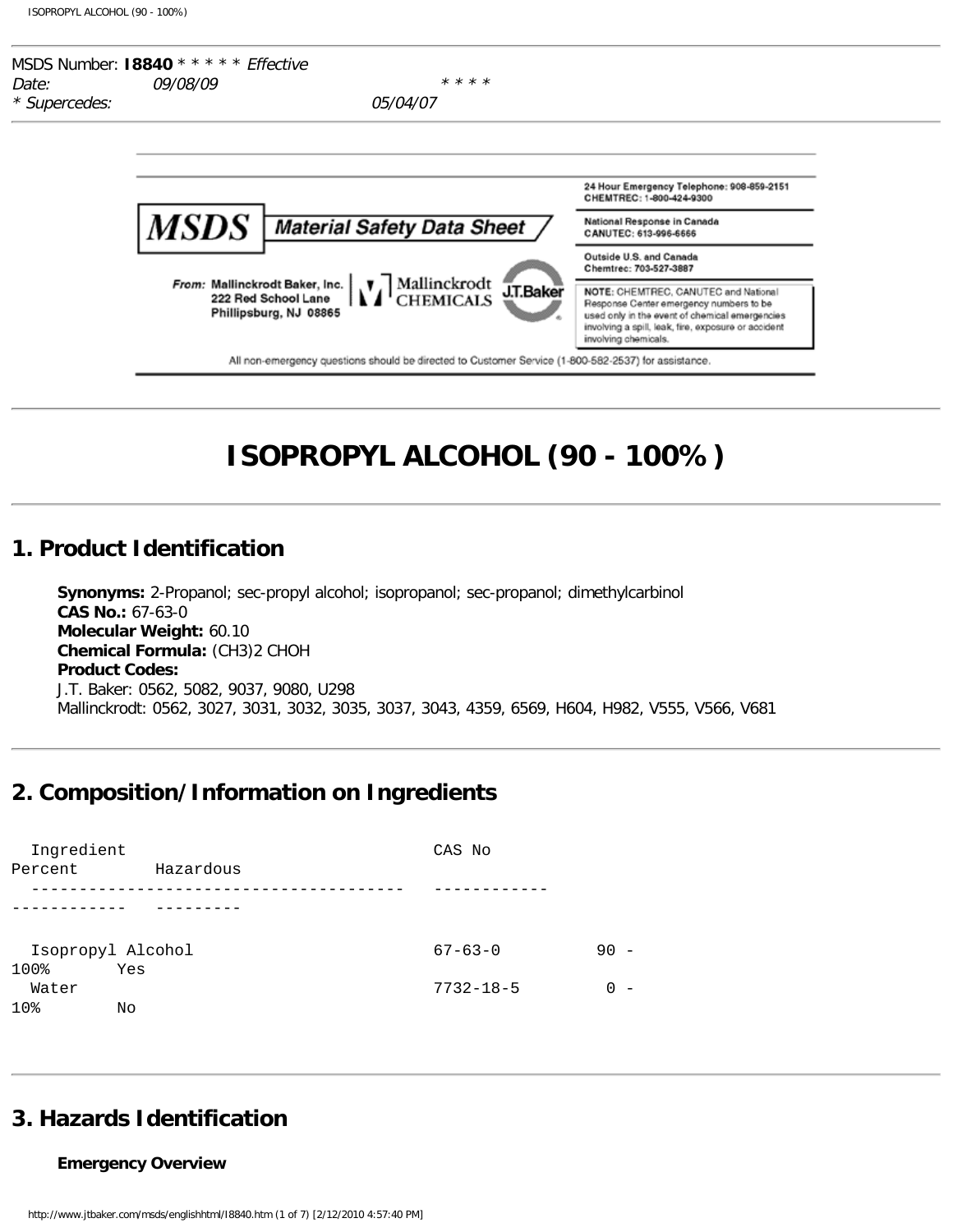--------------------------

### **WARNING! FLAMMABLE LIQUID AND VAPOR. HARMFUL IF SWALLOWED OR INHALED. CAUSES IRRITATION TO EYES AND RESPIRATORY TRACT. AFFECTS CENTRAL NERVOUS SYSTEM. MAY BE HARMFUL IF ABSORBED THROUGH SKIN. MAY CAUSE IRRITATION TO SKIN.**

**SAF-T-DATA(tm)** Ratings (Provided here for your convenience)

-----------------------------------------------------------------------------------------------------------

Health Rating: 2 - Moderate Flammability Rating: 3 - Severe (Flammable) Reactivity Rating: 2 - Moderate Contact Rating: 3 - Severe Lab Protective Equip: GOGGLES & SHIELD; LAB COAT & APRON; VENT HOOD; PROPER GLOVES; CLASS B EXTINGUISHER Storage Color Code: Red (Flammable) -----------------------------------------------------------------------------------------------------------

#### **Potential Health Effects**

#### **Inhalation:**

Inhalation of vapors irritates the respiratory tract. Exposure to high concentrations has a narcotic effect, producing symptoms of dizziness, drowsiness, headache, staggering, unconsciousness and possibly death. **Ingestion:**

Can cause drowsiness, unconsciousness, and death. Gastrointestinal pain, cramps, nausea, vomiting, and diarrhea may also result. The single lethal dose for a human adult  $=$  about 250 mls (8 ounces).

#### **Skin Contact:**

May cause irritation with redness and pain. May be absorbed through the skin with possible systemic effects. **Eye Contact:**

Vapors cause eye irritation. Splashes cause severe irritation, possible corneal burns and eye damage.

#### **Chronic Exposure:**

Chronic exposure may cause skin effects.

#### **Aggravation of Pre-existing Conditions:**

Persons with pre-existing skin disorders or impaired liver, kidney, or pulmonary function may be more susceptible to the effects of this agent.

## **4. First Aid Measures**

#### **Inhalation:**

Remove to fresh air. If not breathing, give artificial respiration. If breathing is difficult, give oxygen. Get medical attention.

#### **Ingestion:**

Give large amounts of water to drink. Never give anything by mouth to an unconscious person. Get medical attention.

#### **Skin Contact:**

Immediately flush skin with plenty of water for at least 15 minutes. Call a physician if irritation develops. **Eye Contact:**

Immediately flush eyes with plenty of water for at least 15 minutes, lifting lower and upper eyelids occasionally. Get medical attention immediately.

## **5. Fire Fighting Measures**

**Fire:** Flash point: 12C (54F) CC Autoignition temperature: 399C (750F)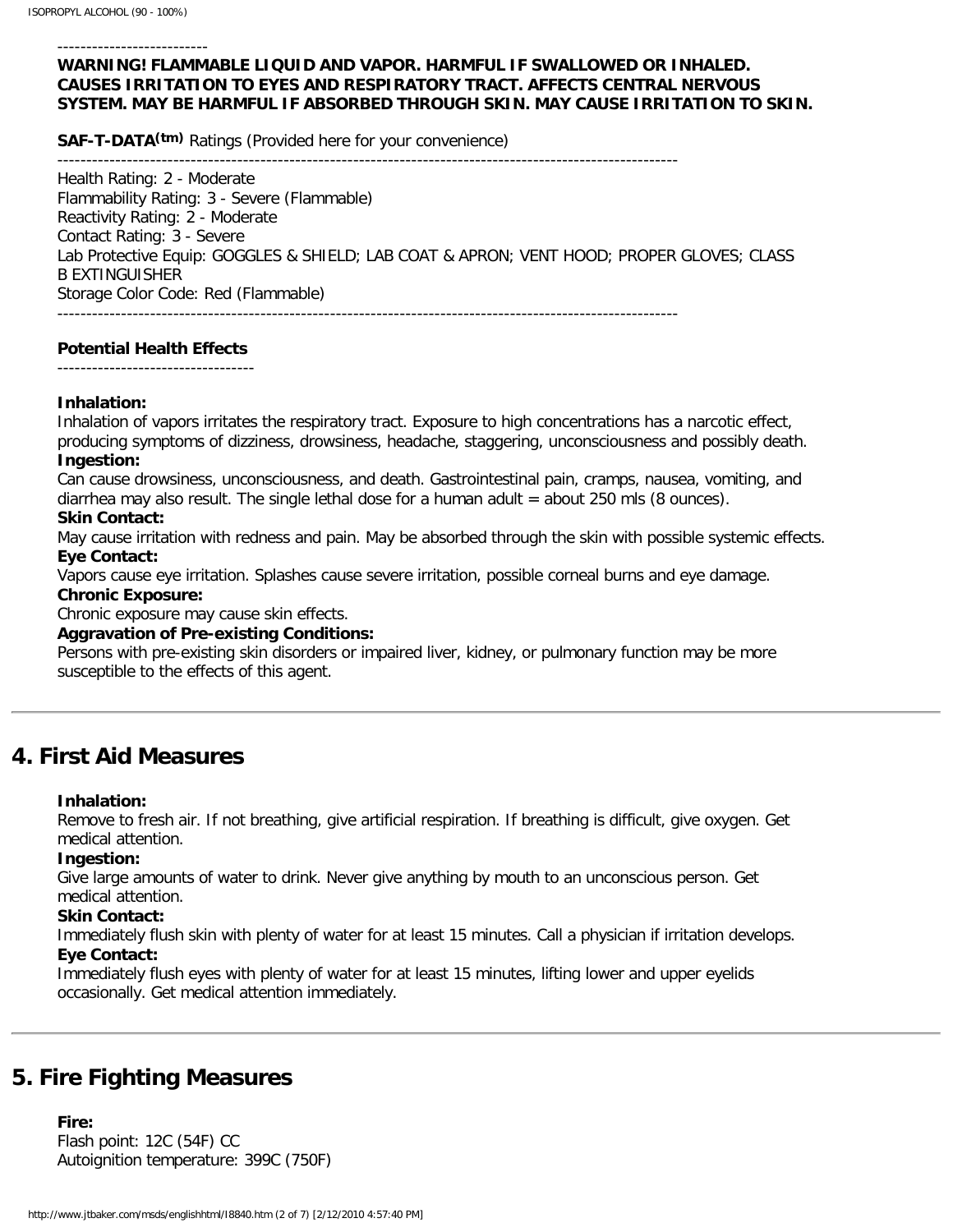Flammable limits in air % by volume: lel: 2.0; uel: 12.7 Listed fire data is for Pure Isopropyl Alcohol.

#### **Explosion:**

Above flash point, vapor-air mixtures are explosive within flammable limits noted above. Contact with strong oxidizers may cause fire or explosion. Vapors can flow along surfaces to distant ignition source and flash back. Sensitive to static discharge.

#### **Fire Extinguishing Media:**

Water spray, dry chemical, alcohol foam, or carbon dioxide. Water spray may be used to keep fire exposed containers cool, dilute spills to nonflammable mixtures, protect personnel attempting to stop leak and disperse vapors.

#### **Special Information:**

In the event of a fire, wear full protective clothing and NIOSH-approved self-contained breathing apparatus with full facepiece operated in the pressure demand or other positive pressure mode.

## **6. Accidental Release Measures**

Ventilate area of leak or spill. Remove all sources of ignition. Wear appropriate personal protective equipment as specified in Section 8. Isolate hazard area. Keep unnecessary and unprotected personnel from entering. Contain and recover liquid when possible. Use non-sparking tools and equipment. Collect liquid in an appropriate container or absorb with an inert material (e. g., vermiculite, dry sand, earth), and place in a chemical waste container. Do not use combustible materials, such as saw dust. Do not flush to sewer! If a leak or spill has not ignited, use water spray to disperse the vapors, to protect personnel attempting to stop leak, and to flush spills away from exposures.

J. T. Baker SOLUSORB® solvent adsorbent is recommended for spills of this product.

## **7. Handling and Storage**

Protect against physical damage. Store in a cool, dry well-ventilated location, away from any area where the fire hazard may be acute. Outside or detached storage is preferred. Separate from incompatibles. Containers should be bonded and grounded for transfers to avoid static sparks. Storage and use areas should be No Smoking areas. Use non-sparking type tools and equipment, including explosion proof ventilation. Containers of this material may be hazardous when empty since they retain product residues (vapors, liquid); observe all warnings and precautions listed for the product. Small quantities of peroxides can form on prolonged storage. Exposure to light and/or air significantly increases the rate of peroxide formation. If evaporated to a residue, the mixture of peroxides and isopropanol may explode when exposed to heat or shock.

## **8. Exposure Controls/Personal Protection**

#### **Airborne Exposure Limits:**

For Isopropyl Alcohol (2-Propanol): -OSHA Permissible Exposure Limit (PEL): 400 ppm (TWA) -ACGIH Threshold Limit Value (TLV): 200 ppm (TWA), 400 ppm (STEL), A4 - not classifiable as a human carcinogen. **Ventilation System:** A system of local and/or general exhaust is recommended to keep employee exposures below the Airborne Exposure Limits. Local exhaust ventilation is generally preferred because it can control the emissions of the contaminant at its source, preventing dispersion of it into the general work area. Please refer to the ACGIH document, Industrial Ventilation,

A Manual of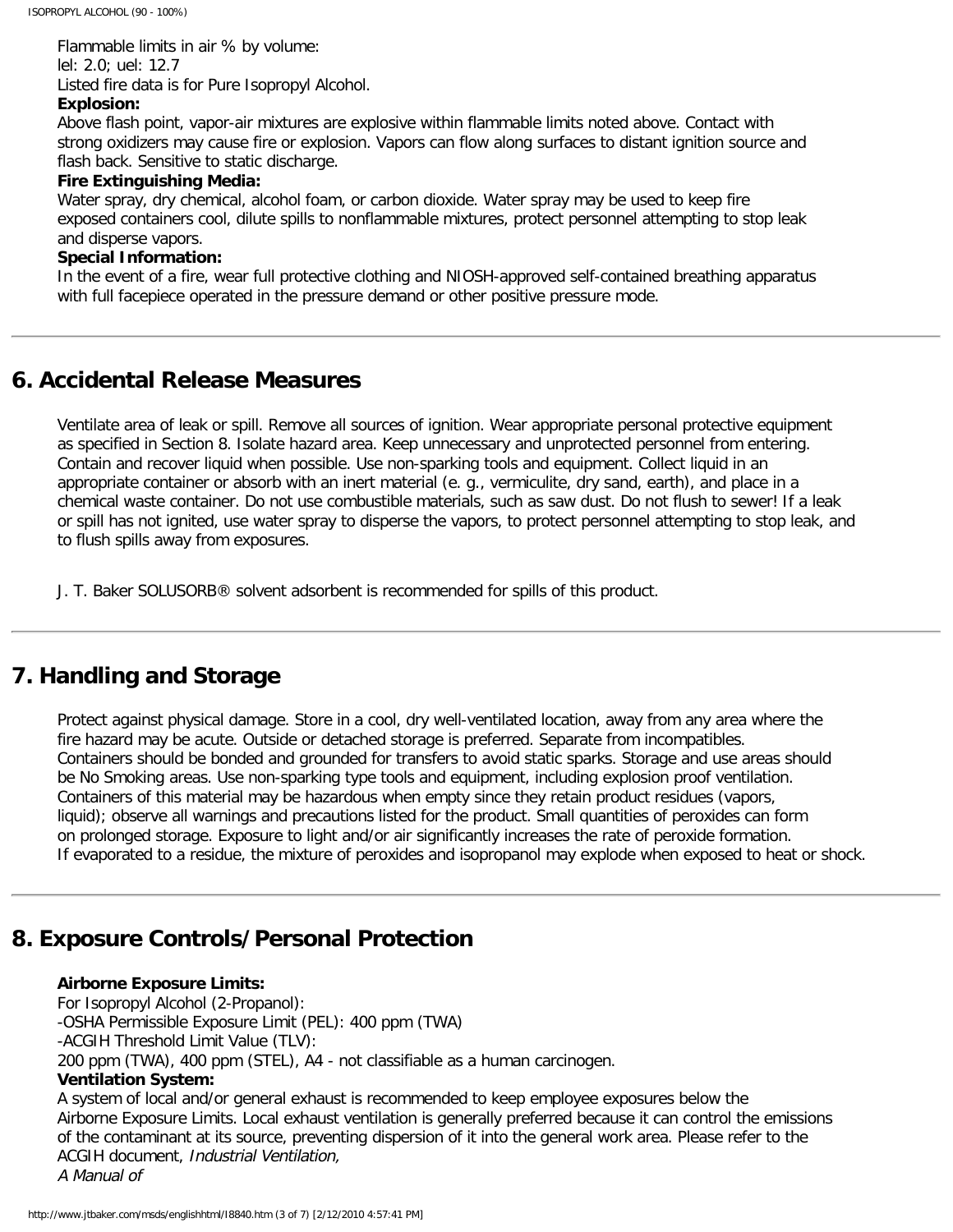#### **Personal Respirators (NIOSH Approved):**

Recommended Practices and the comment of the comment of the comment of the comment of the comment of the comment of the comment of the comment of the comment of the comment of the comment of the comment of the comment of t

If the exposure limit is exceeded, a full facepiece respirator with organic vapor cartridge may be worn up to 50 times the exposure limit or the maximum use concentration specified by the appropriate regulatory agency or respirator supplier, whichever is lowest. For emergencies or instances where the exposure levels are not known, use a full-facepiece positive-pressure, air-supplied respirator. WARNING: Air purifying respirators do not protect workers in oxygen-deficient atmospheres.

#### **Skin Protection:**

Wear impervious protective clothing, including boots, gloves, lab coat, apron or coveralls, as appropriate, to prevent skin contact. Neoprene and nitrile rubber are recommended materials.

#### **Eye Protection:**

Use chemical safety goggles and/or a full face shield where splashing is possible. Maintain eye wash fountain and quick-drench facilities in work area.

## **9. Physical and Chemical Properties**

**Appearance:** Clear, colorless liquid. **Odor:** Rubbing alcohol. **Solubility:** Miscible in water. **Specific Gravity:** 0.79 @ 20C/4C **pH:** No information found. **% Volatiles by volume @ 21C (70F):** 100 **Boiling Point:** 82C (180F) **Melting Point:** -89C (-128F) **Vapor Density (Air=1):** 2.1 **Vapor Pressure (mm Hg):** 44 @ 25C (77F) **Evaporation Rate (BuAc=1):** 2.83

## **10. Stability and Reactivity**

#### **Stability:**

Stable under ordinary conditions of use and storage. Heat and sunlight can contribute to instability. **Hazardous Decomposition Products:**

Carbon dioxide and carbon monoxide may form when heated to decomposition.

#### **Hazardous Polymerization:**

Will not occur.

#### **Incompatibilities:**

Heat, flame, strong oxidizers, acetaldehyde, acids, chlorine, ethylene oxide, hydrogen-palladium combination, hydrogen peroxide-sulfuric acid combination, potassium tert-butoxide, hypochlorous acid, isocyanates, nitroform, phosgene, aluminum, oleum and perchloric acid.

#### **Conditions to Avoid:**

Heat, flames, ignition sources and incompatibles.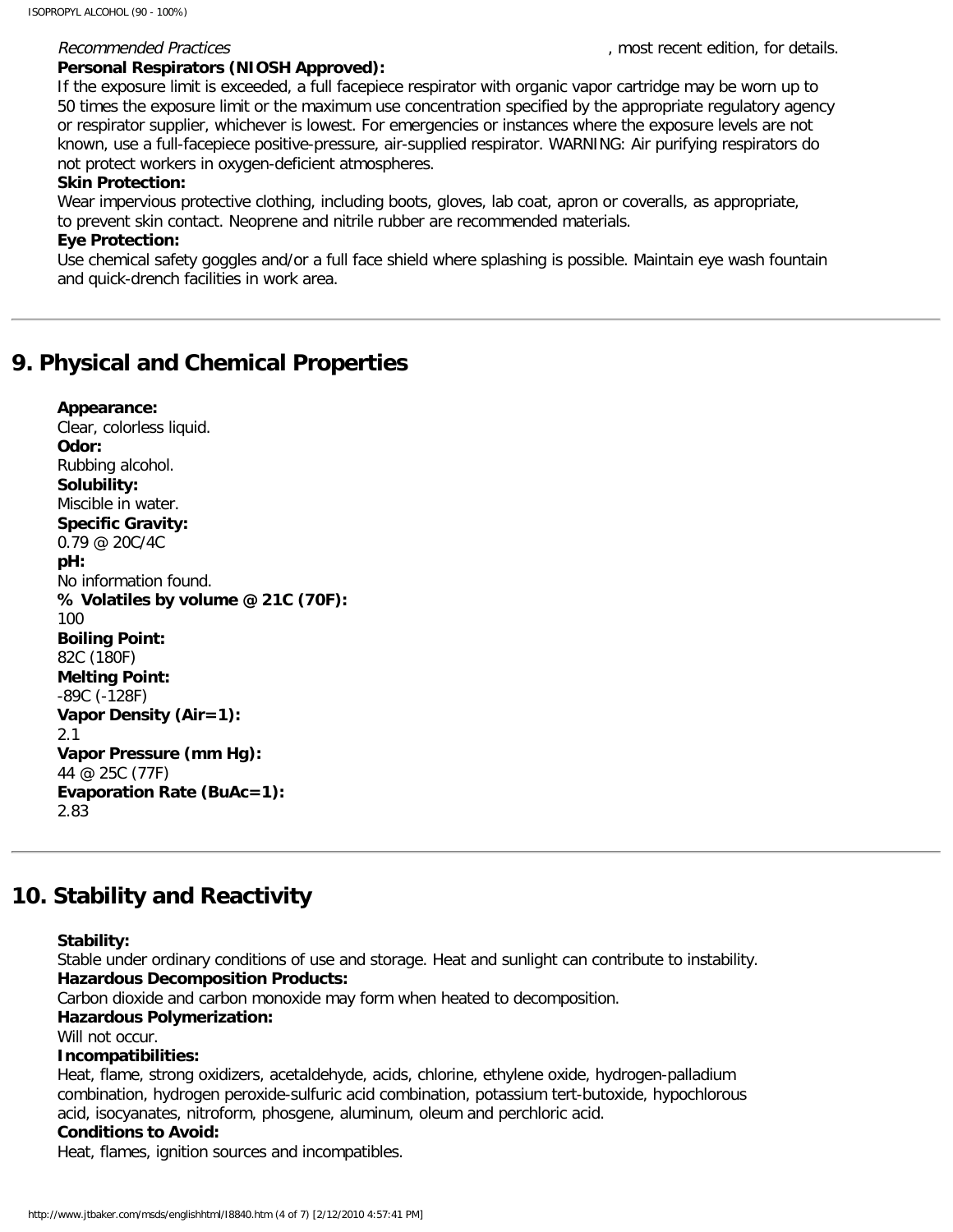## **11. Toxicological Information**

Oral rat LD50: 5045 mg/kg; skin rabbit LD50: 12.8 gm/kg; inhalation rat LC50: 16,000 ppm/8-hour; investigated as a tumorigen, mutagen, reproductive effector.

| $------\Cancer Lists\---$   |                      |             |               |
|-----------------------------|----------------------|-------------|---------------|
|                             | ---NTP Carcinogen--- |             |               |
| Ingredient                  | Known                | Anticipated | IARC Category |
|                             |                      |             |               |
| Isopropyl Alcohol (67-63-0) | Nο                   | Nο          |               |
| Water (7732-18-5)           | Nο                   | Nο          | None          |
|                             |                      |             |               |

## **12. Ecological Information**

#### **Environmental Fate:**

When released into the soil, this material is expected to quickly evaporate. When released into the soil, this material may leach into groundwater. When released into the soil, this material may biodegrade to a moderate extent. When released to water, this material is expected to quickly evaporate. When released into the water, this material is expected to have a half-life between 1 and 10 days. When released into water, this material may biodegrade to a moderate extent. This material is not expected to significantly bioaccumulate. When released into the air, this material is expected to be readily degraded by reaction with photochemically produced hydroxyl radicals. When released into the air, this material is expected to have a half-life between 1 and 10 days. When released into the air, this material may be removed from the atmosphere to a moderate extent by wet deposition.

#### **Environmental Toxicity:**

The LC50/96-hour values for fish are over 100 mg/l. This material is not expected to be toxic to aquatic life.

## **13. Disposal Considerations**

Whatever cannot be saved for recovery or recycling should be handled as hazardous waste and sent to a RCRA approved incinerator or disposed in a RCRA approved waste facility. Processing, use or contamination of this product may change the waste management options. State and local disposal regulations may differ from federal disposal regulations. Dispose of container and unused contents in accordance with federal, state and local requirements.

## **14. Transport Information**

**Domestic (Land, D.O.T.)** ----------------------- **Proper Shipping Name:** ISOPROPANOL **Hazard Class:** 3 **UN/NA:** UN1219 Packing Group: II **Information reported for product/size:** 200L

**International (Water, I.M.O.)**

-----------------------------

**Proper Shipping Name:** ISOPROPANOL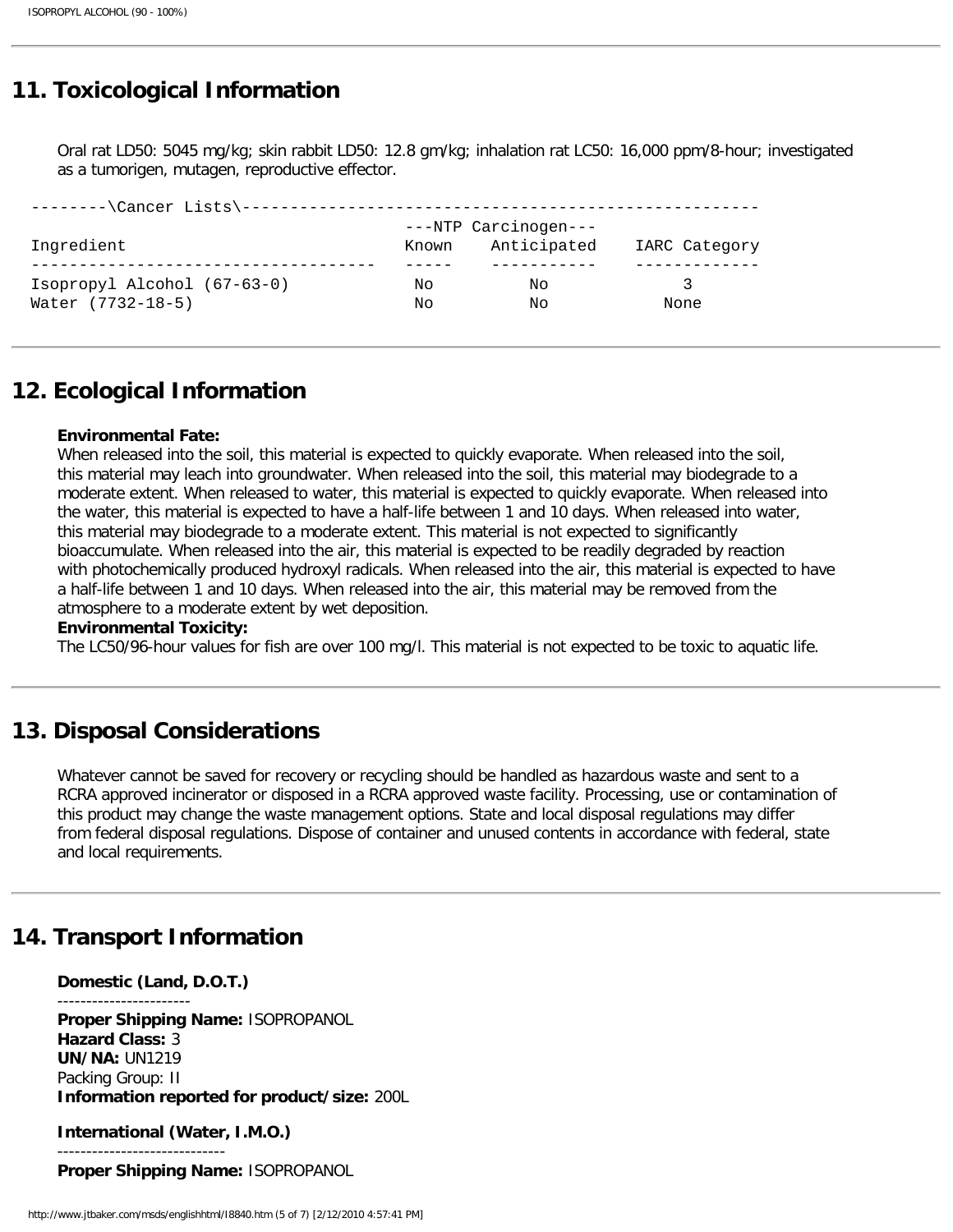**Hazard Class:** 3 **UN/NA:** UN1219 Packing Group: II **Information reported for product/size:** 200L

## **15. Regulatory Information**

```
--------\Chemical Inventory Status - Part 1\-----------------------------------
  Ingredient TSCA EC Japan Australia
  ----------------------------------------------- ---- --- ----- ---------
  Isopropyl Alcohol (67-63-0) Yes Yes 
Yes Yes 
  Water (7732-18-5) Yes Yes 
Yes Yes 
 --------\Chemical Inventory Status - Part 2\-----------------------------------
                                               --Canada--
 Ingredient \blacksquare Korea DSL NDSL Phil.
  ----------------------------------------------- ----- --- ---- -----
  Isopropyl Alcohol (67-63-0) Yes Yes No Yes 
  Water (7732-18-5) Yes Yes No Yes
 --------\Federal, State & International Regulations - Part 1\----------------
                                    -SARA 302- ------SARA 313------
  Ingredient RQ TPQ List Chemical Catg.
  ----------------------------------------- --- ----- ---- --------------
  Isopropyl Alcohol (67-63-0) No No Yes No
 Water (7732-18-5)
 --------\Federal, State & International Regulations - Part 2\----------------
  -RCRA- -TSCA-
 Ingredient CERCLA 261.33 8(d) 
  ----------------------------------------- ------ ------ ------
  Isopropyl Alcohol (67-63-0) No No No 
 Water (7732-18-5) No
No No 
Chemical Weapons Convention: No TSCA 12(b): No CDTA: Yes
SARA 311/312: Acute: Yes Chronic: Yes Fire: Yes Pressure: No
Reactivity: No (Mixture / Liquid)
   Australian Hazchem Code: 2[S]2 
   Poison Schedule: None allocated. 
   WHMIS: 
   This MSDS has been prepared according to the hazard criteria of the Controlled Products Regulations (CPR) 
   and the MSDS contains all of the information required by the CPR.
```
## **16. Other Information**

**NFPA Ratings:** Health: **1** Flammability: **3** Reactivity: **0**